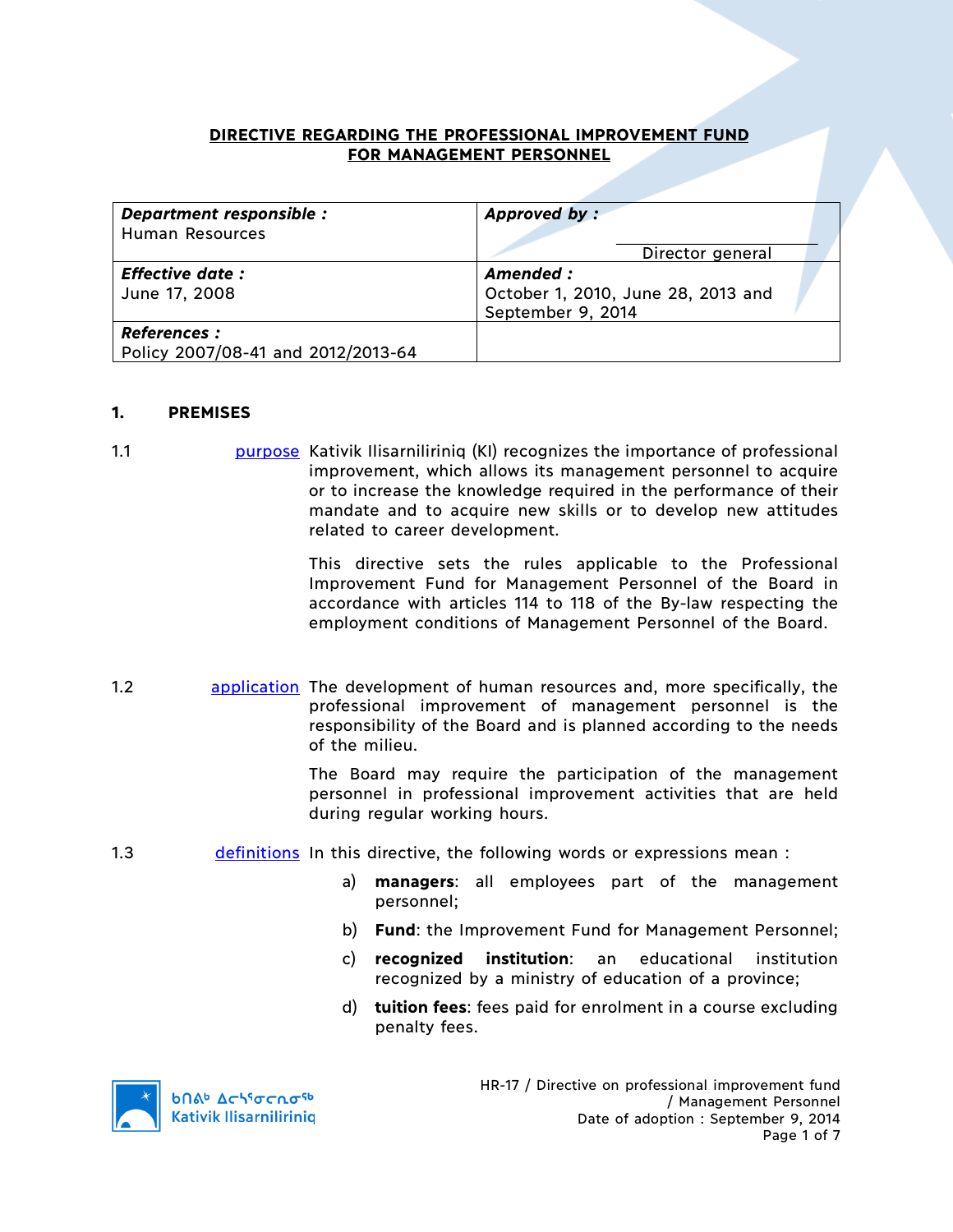- 1.4 budget The total budget of the Fund is established by Human Resources in accordance with the budgetary rules.
- 1.5 **priority Priority may be given to employees with a regular status in a** management position or to managers who have not benefited from funding for a Type B activity in the last 2 school years.
- 1.6 consultation The Board must consult the Management Committee before making a decision on projects submitted. The Management Committee appoints 3 of its members to form a "Request-Committee" to study projects submitted and make the decisions according to this Directive. The Request-Committee will inform the Management Committee of all decisions made and may refer to the latter any project when deemed appropriate.

# **2. GENERAL PRINCIPLES**

- 2.1 activities Professional improvement activities include activities with a bearing on the acquisition of techniques and skills to improve the operation specific to one's occupation. It also includes activities designed to redirect the manager's orientation toward a new sector of activities with the Board.
- 2.2 type The budget for the Fund is spread over the 2 following categories either when the activity is organized by the Board or requested by the manager :
	- a) Type A: Part-time courses (for credit);
	- b) Type B: Non-credited courses, workshops, seminars, and conferences.

# **3. TYPE A: PART-TIME COURSES (FOR CREDIT)**

- 3.1 eligibility To be eligible for funding under Type A category, the course must:
	- a) be relevant to the Manager's work;
	- b) be followed in a recognized institution and provide credits;
	- c) have been completed successfully;
	- d) have been taken and completed when the Manager was already employed by the Board.
- 3.2 priority Managers who have submitted their first request will be approved before Managers who have requested the fund previously in order to allow as much access to as many Managers as possible.



HR-17 / Directive on professional improvement fund / Management Personnel Date of adoption : September 9, 2014 Page 2 of 7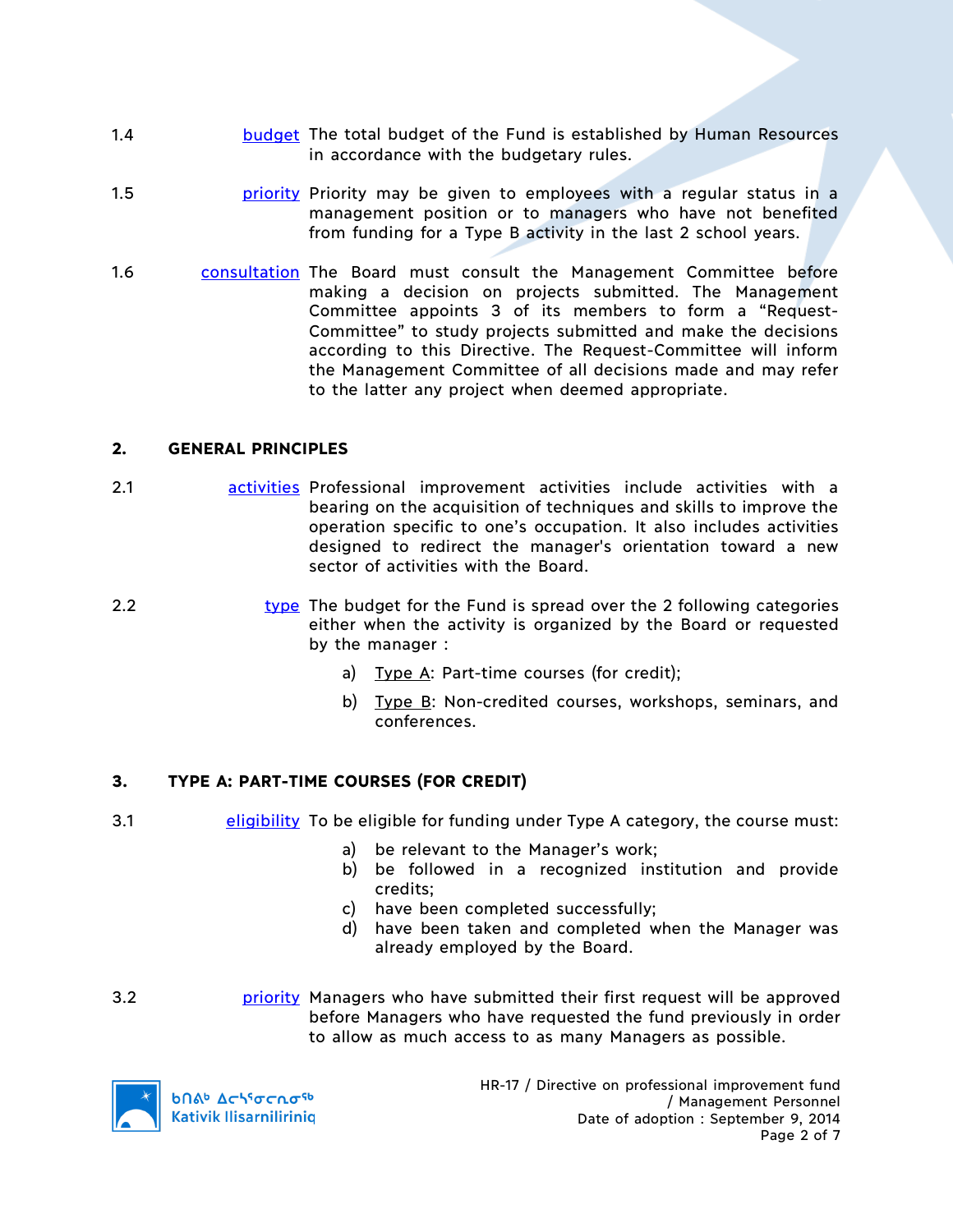- 3.3 **funding Under Type A category Fund, a Manager is only eligible to the** reimbursement of tuition fees up to a maximum of \$750 per course.
- 3.4 request All requests for reimbursement submitted to the Board must be accompanied by the duly completed form (see *Annex A* / Form) and sent to the Human Resources Department with original receipts and appropriate vouchers such as attestations or official transcripts.
- 3.5 **deadline Applications for reimbursement must be received by the Human** Resources Department within 3 months after the Manager has completed the course. Any application received after this deadline will be automatically rejected.
- 3.6 **advance** The Manager must submit an advance request to the Board to request inquire and see if he meets all the criteria before enrolling in a course. However, the reimbursement cannot be obtained before the successful completion of the course and submission of the documents according to clause 3.4. The Manager has to follow the same procedure for reimbursement as established above.
- 3.7 reimbursement Once the approval of the Management Committee is obtained and all the conditions are met, HR authorize the approved reimbursement under Type A category.
- 3.8 taxation Since the courses under Type A category must be relevant to the Manager's work, it is of benefit to the Board and therefore is not considered a taxable benefit. However, according to Revenue Canada, the Manager cannot claim the non-refundable tuition credit or education amount on their income tax return for these fees.

# **4. TYPE B: NON-CREDITED COURSES, WORKSHOPS, SEMINARS, CONFERENCES**

- 4.1 purpose Type B category is intended for the reimbursement of costs and travel expenses for the Manager's participation in non-credited courses, workshops, seminars or conferences.
- 4.2 **eligibility** To be eligible for funding under Type B category, the following conditions must be met:
	- a) the activity must be relevant to the Manager's work;

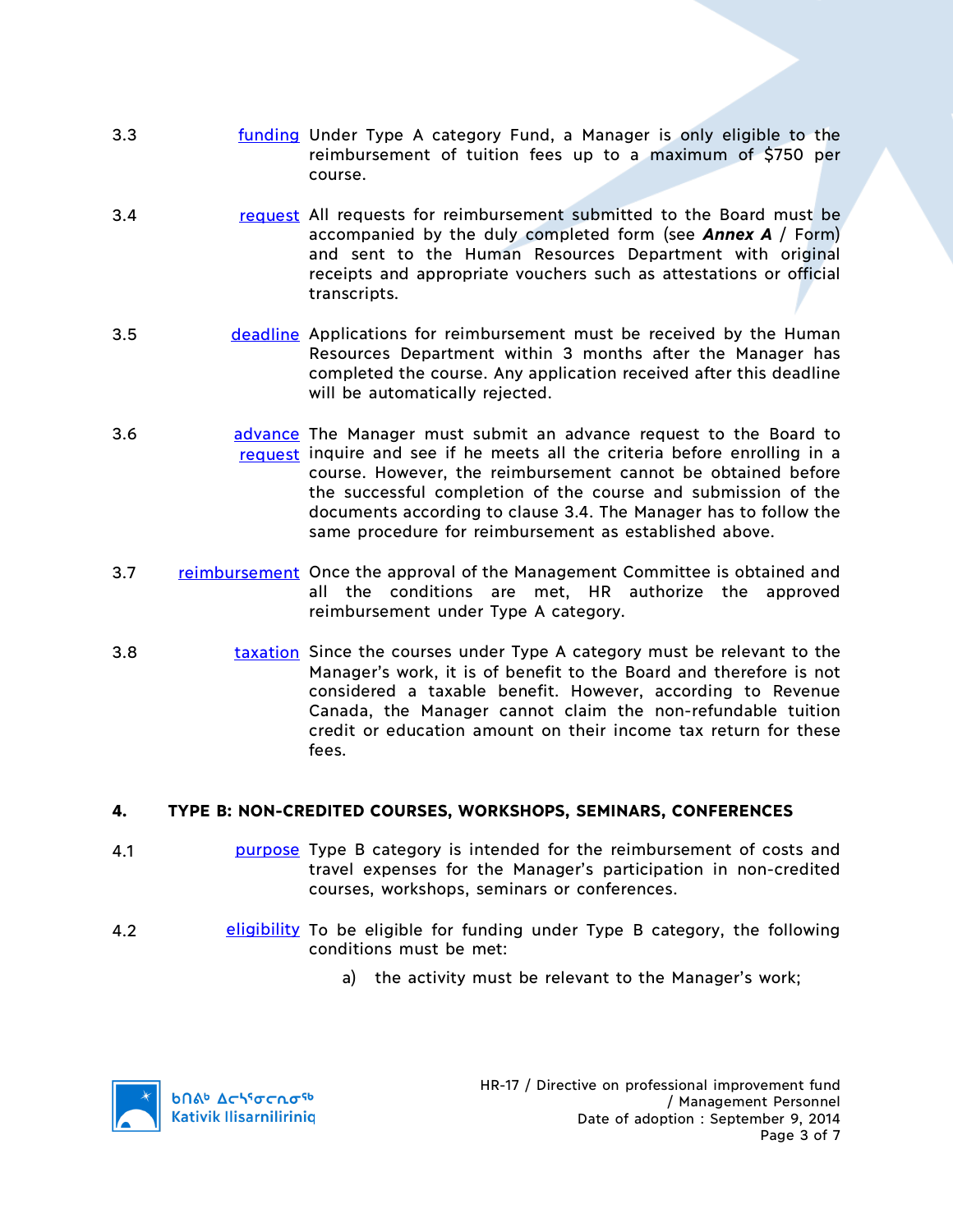- b) the Manager must get from his immediate supervisor :
	- i. a positive recommendation regarding his participation to the activity;
	- ii. a written approval for his leave of absence, if any.
- 4.3 funding The following expenses related to TYPE B activities are eligible for funding :
	- a) registration fees;
	- b) transportation from and to the place of assignment and the location where the activity is taking place;
	- c) accommodation, meals and incidental.

The conditions and rates as established in the Business Travel Policy of the Board apply but all claims for reimbursement must be submitted within 60 days after the completion of the trip, failing which KI will not reimburse any travel expenses.

- 4.4 request For all request for funding under Type B category, the Manager must :
	- a) complete the application form (see *Annex B* / Application form) and provide a detailed description of the activity and how it benefits him, including a positive recommendation from his immediate supervisor;
	- b) send the above mentioned documents to the Human Resources Department at least 30 days prior to the activity for which funding is requested. Any application received after this deadline may be rejected.
- 4.5 limit of funding/ In order to allow access to funding throughout the year, a limit of per semester 50% of the professional improvement budget for managers will be allocated for Applications received during the first semester (July to December). The remaining funds of the budget, will be made available for applications received during the second semester (January to June).

#### **5. APPLICATION OF THIS DIRECTIVE**

5.1 **business** present directive replaces all other directives of the Board provisions pertaining to this subject, while respecting the policies adopted by the Council of Commissioners where applicable. If such policies are adopted, the provisions of these policies will be integrated into this directive for the benefit of the reader.

**b**Πል<sup>b</sup> Δςιγσς ησ<sup>ς 6</sup> **Kativik Ilisarniliriniq**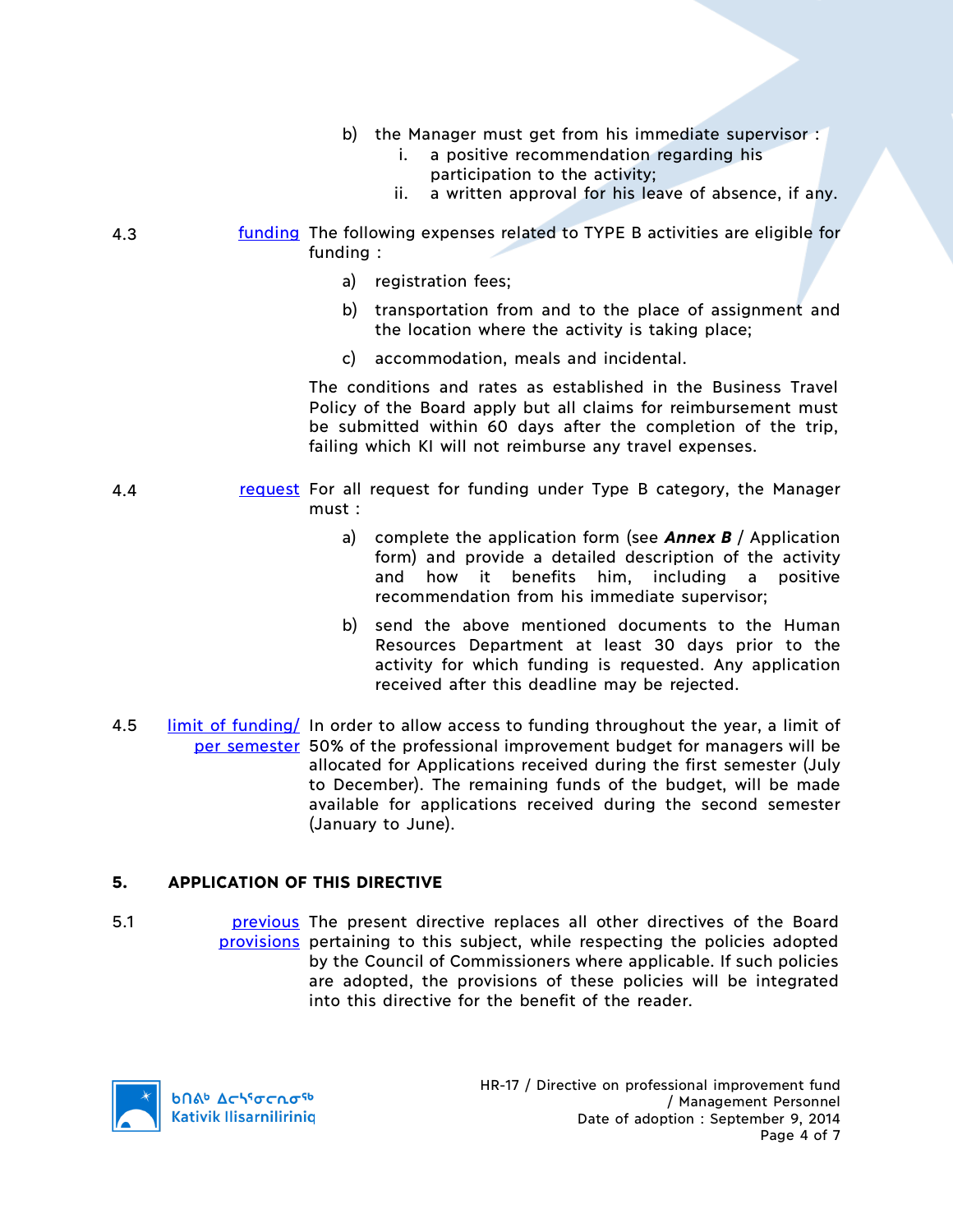5.2 responsibility Any person referred to in this Directive must abide by all its for the provisions and all managers of the School Board are responsible application to ensure that all its provisions are applied and respected.

> The Director of Human Resources is the person responsible for providing support in the interpretation of this Directive and to ensure its revision when necessary.

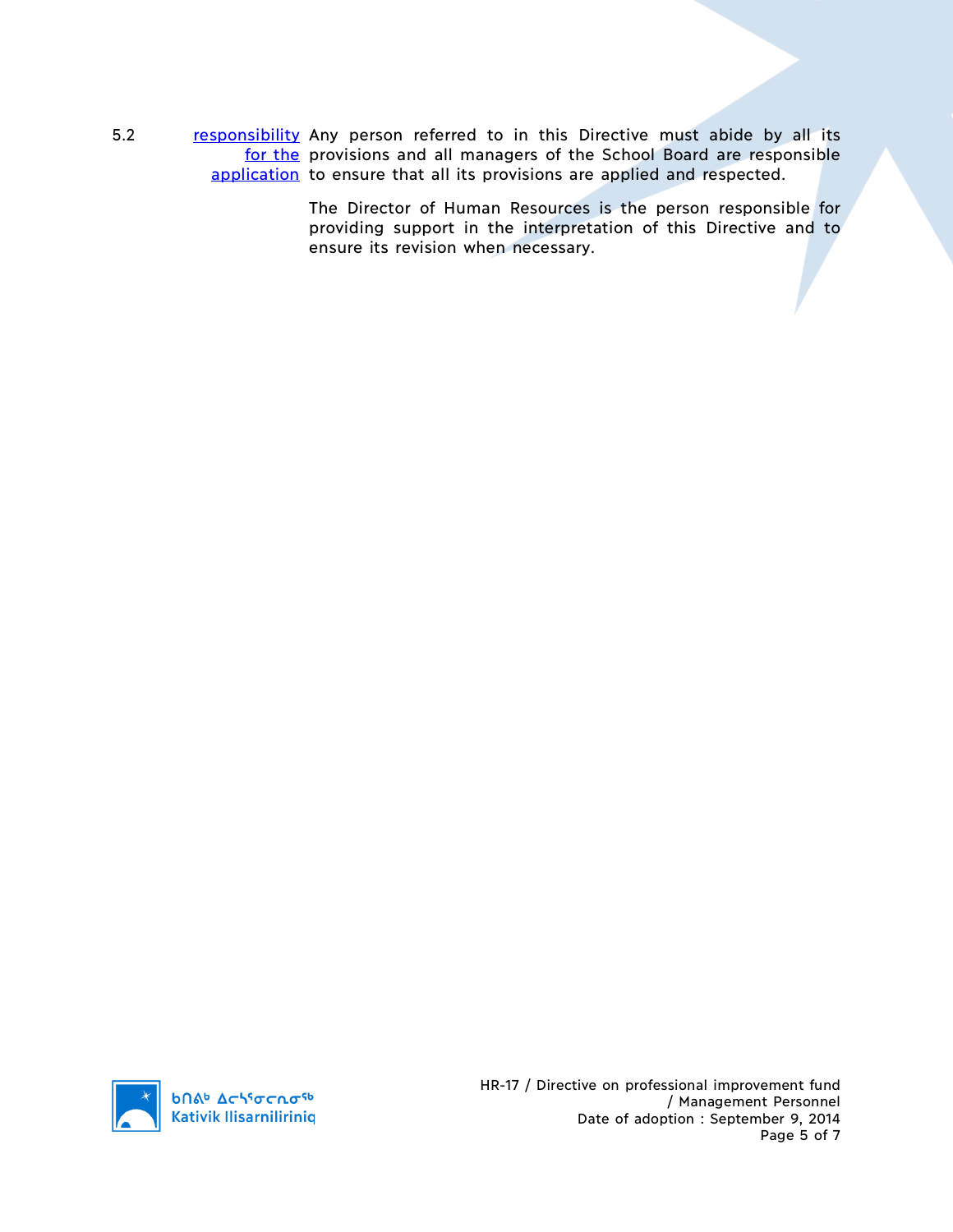#### **ANNEX A** Formulaire de remboursement de cours / Type A – Gestionnaires

Application form for reimbursement of courses / Type A – Management Personnel

| <b>Information</b><br>1.                                                                                                       |                        |                                  |
|--------------------------------------------------------------------------------------------------------------------------------|------------------------|----------------------------------|
|                                                                                                                                |                        |                                  |
| Nom/Name                                                                                                                       |                        | Poste/ Position                  |
|                                                                                                                                |                        |                                  |
| Lieu de travail/ Community                                                                                                     |                        | Téléphone/ Telephone             |
|                                                                                                                                |                        |                                  |
|                                                                                                                                |                        |                                  |
| Derniers cours remboursé/ Last course refunded                                                                                 |                        | Année / Year                     |
| Information sur le cours / Course Information<br>2.                                                                            |                        |                                  |
|                                                                                                                                |                        |                                  |
| Titre / Title                                                                                                                  |                        |                                  |
|                                                                                                                                |                        |                                  |
|                                                                                                                                |                        |                                  |
| Institution d'enseignement/Educational institution                                                                             |                        | Dates                            |
|                                                                                                                                |                        |                                  |
| Coûts / Costs<br>3.                                                                                                            |                        |                                  |
|                                                                                                                                |                        |                                  |
| * SVP noter qu'il est obligatoire de joindre vos reçus et relevé de notes officiels avec<br>cette demande.                     |                        |                                  |
| * Please note that it is mandatory to attach your official receipts and transcript with this                                   |                        |                                  |
| request                                                                                                                        |                        |                                  |
|                                                                                                                                |                        |                                  |
| Signature du gestionnaire / Manager's signature                                                                                |                        | Date                             |
|                                                                                                                                |                        |                                  |
| Veuillez envoyer votre demande au Service des ressources humaines<br>Please forward your request to Human Resources department |                        |                                  |
| Réservé à la Commission scolaire / For use by the School Board                                                                 |                        |                                  |
| Accepté / Accepted $\Box$                                                                                                      | Refusé / Denied $\Box$ | Inéligible / Not eligible $\Box$ |
|                                                                                                                                |                        |                                  |
| Demande incomplète / Incomplete request □                                                                                      |                        |                                  |
|                                                                                                                                |                        |                                  |